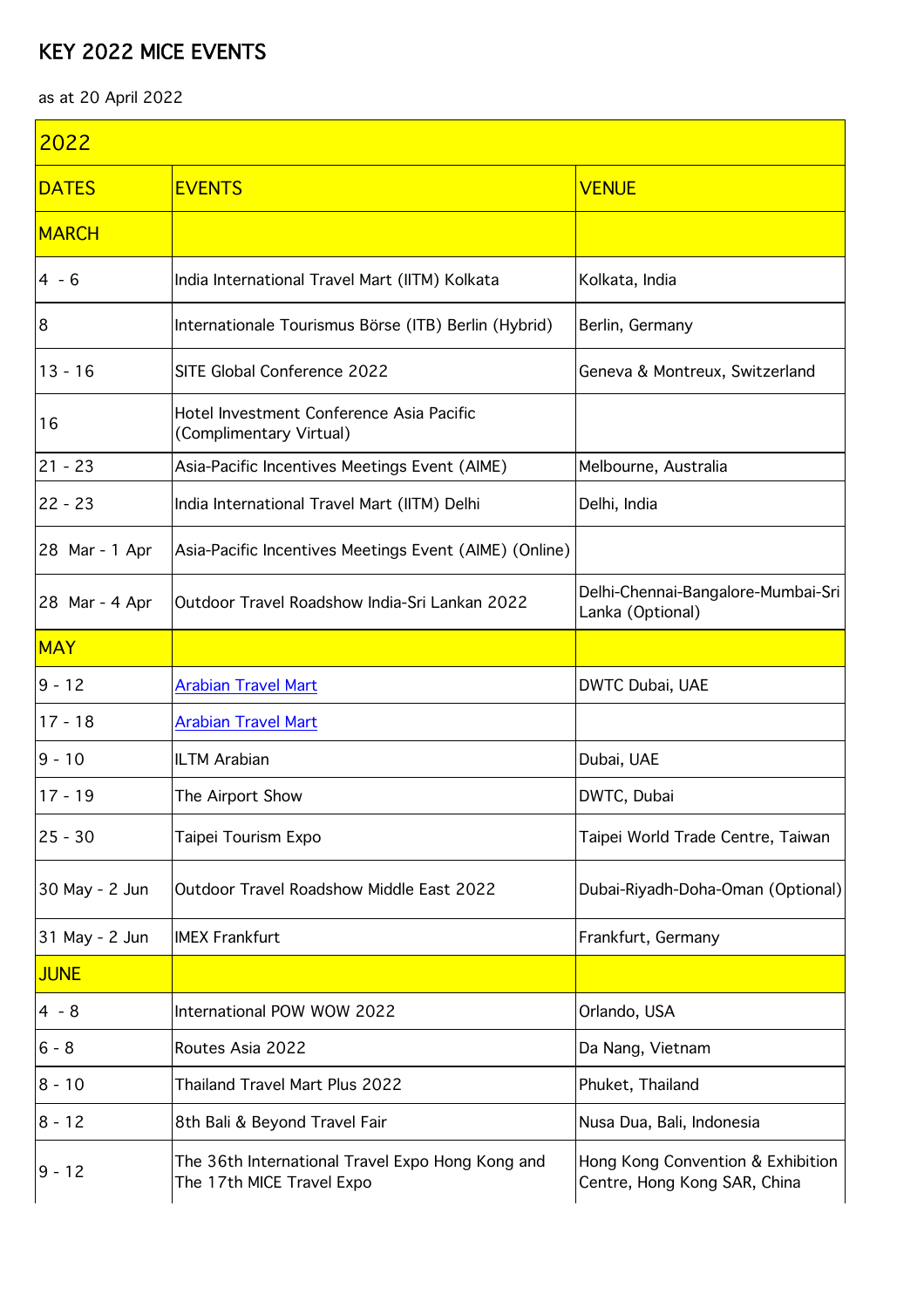| $14 - 15$        | <b>Aviation Festival Asia</b>                                            | Suntec, Singapore                                          |
|------------------|--------------------------------------------------------------------------|------------------------------------------------------------|
| $15 - 16$        | MEETINGS NZ                                                              | Te Pae Christchurch Convention<br>Centre - New Zealand     |
| 23 - 26          | The 37th Seoul International Travel Fair                                 | Hall A, COEX, Seoul                                        |
| JULY             |                                                                          |                                                            |
| $ 1 - 3 $        | Travel & Tourism Fair, Kolkata                                           | Kolkata, India                                             |
| 4                | ICCA Association Meeting Programme (AMP)                                 | TDB, Hybrid                                                |
| 5 - 6            | Travel & Tourism Fair, Hyderabad                                         | Hyderabad, India                                           |
| 5 - 6            | ICTH001 2022: 16. International Conference on<br>Tourism and Hospitality | Singapore                                                  |
| 12 - 14          | IT&CM China & CTW China 2022                                             | The Anandi Hotel and Spa Shanghai                          |
| 26 - 29          | Food & Hotel Indonesia (FHI)                                             | Indonesia                                                  |
| 27 - 28          | IT&CM China & CTW China 2022                                             | Virtual Networking                                         |
| <b>AUGUST</b>    |                                                                          |                                                            |
| 23 - 25          | Travel Digital Summit 2022                                               | Equarius Hotel, Sentosa, Singapore                         |
| 31 Aug - 2 Sep   | Hotel Investment Conference Asia Pacific Australia<br>New Zealand        | Sofitel Sydney Darling Harbour &<br>the Offices of Ashurst |
| <b>SEPTEMBER</b> |                                                                          |                                                            |
| $ 2 - 4 $        | Travel & Tourism Fair, Ahmedabad                                         | Ahmedabad, India                                           |
| 5 - 8            | <b>ILTM Asia Pacific</b>                                                 | Marina Bay Sands, Singapore                                |
| 5 - 8            | Food & Hotel Asia Food & Beverage                                        | Singapore Expo, Singapore                                  |
| 6 - 8            | The Hotel Shows Saudi Arabia 2022                                        | Riyadh, Saudi Arabia                                       |
| 6 - 9            | <b>Future Travel Experience Global</b>                                   | ARIA Resort & Casino, Las Vegas -<br><b>USA</b>            |
| 9 - 11           | Travel & Tourism Fair, Surat                                             | Surat, India                                               |
| $16 - 18$        | Travel & Tourism Fair, Mumbai                                            | Mumbai, India                                              |
| 20 - 22          | IT&CMA & CTW Asia Pacific                                                | Bangkok, Thailand                                          |
| 23 - 25          | Travel & Tourism Fair, Pune                                              | Pune, India                                                |
| <b>OCTOBER</b>   |                                                                          |                                                            |
| 3 -7             | Outdoor Travel Roadshow Southeast Asia 2022                              | Bangkok-Kuala Lumpur-Jakarta-<br>Singapore                 |